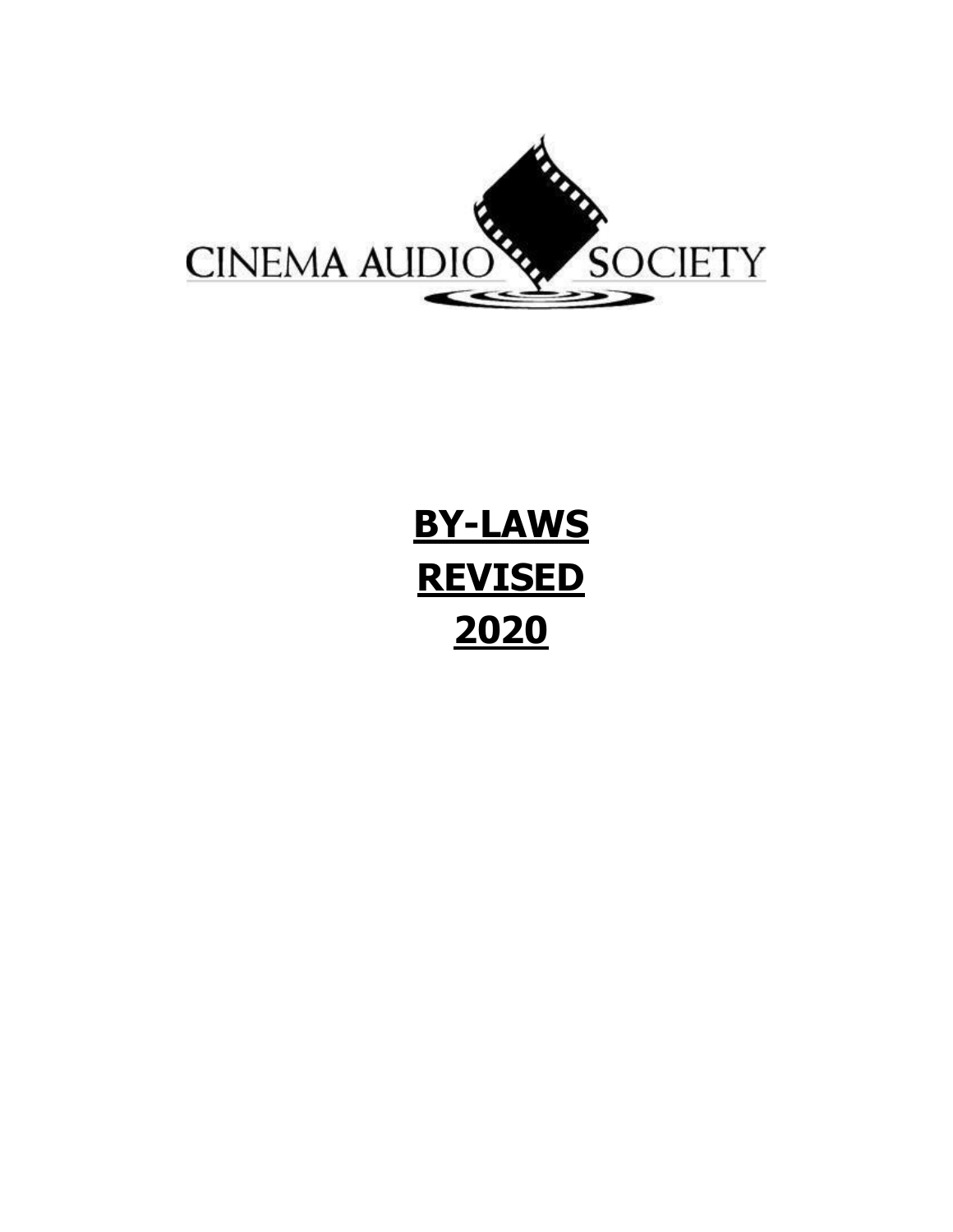# **Cinema Audio Society By-Laws Table of Contents**

|                  |                                             | <b>PAGE</b>    |                  |                                                  | <b>PAGE</b> |
|------------------|---------------------------------------------|----------------|------------------|--------------------------------------------------|-------------|
|                  | <b>Declarations of</b><br><b>Principals</b> | 3              | <b>Article 6</b> | <b>OFFICERS AND</b><br><b>DIRECTORS</b>          | 10          |
| <b>Article 1</b> | <b>PURPOSE AND</b><br><b>LOCATION</b>       | 4              | Section 1        | <b>Officers</b>                                  | 10          |
| Section 1        | Purpose                                     | 4              | Section 2        | Qualifications and Term                          | 11          |
| Section 2        | Principal Location                          | $\overline{4}$ | Section 3        | Vacancies                                        | 11          |
| Section 3        | <b>Other Locations</b>                      | 4              | Section 4        | President                                        | 11          |
| <b>Article 2</b> | <b>MEMBERSHIP</b>                           | 4              | Section 5        | Former President                                 | 11          |
| Section 1        | Classes of<br>Membership                    | $\overline{4}$ | Section 6        | <b>Vice President</b>                            | 11          |
| Section 2        | Qualifications for                          |                | Section 7        | Secretary                                        | 12          |
|                  | Classes of<br>Membership                    | 4/5            |                  |                                                  |             |
| Section 3        | Admission to<br>Membership                  | 5              | Section 8        | Treasurer                                        | 12          |
| <b>Article 3</b> | <b>PRIVILEGES</b>                           |                | <b>Article 7</b> | <b>ELECTIONS</b>                                 | 12          |
| Section 1        | <b>Active Members</b>                       | 6              | Section 1        | <b>Election Procedures</b>                       | 12/13       |
| Section 2        | <b>Other Members</b>                        | 6              | Section 2        | Procedures & Election<br>Committees              | 13          |
| Section 3        | Termination of<br>Membership                | 6              | <b>Article 8</b> | <b>MISCELLANEOUS</b>                             | 13          |
| <b>Article 4</b> | <b>MEETINGS OF</b><br><b>MEMBERS</b>        |                | Section 1        | Checks, Drafts, etc.                             | 13          |
| Section 1        | <b>Annual Meetings</b>                      | 6/7            | Section 2        | <b>Execution of Contracts</b>                    | 14          |
| Section 2        | <b>Special Meetings</b>                     | 7              | Section 3        | Inspection of By-Laws                            | 14          |
| Section 3        | Quorum                                      | $\overline{7}$ |                  |                                                  |             |
| Section 4        | Meetings Via<br><b>Electronic Platforms</b> | $\overline{7}$ | Section 4        | Rights to use the letters<br>"CAS"               | 14          |
| <b>Article 5</b> | <b>BOARD OF</b><br><b>DIRECTORS</b>         |                | Section 5        | <b>Entrance Fees</b>                             | 14          |
| Section 1        | Powers                                      | 7/8            | Section 6        | Dues and Assessments                             | 14          |
| Section 2        | Number of the<br><b>Board of Directors</b>  | 8              | Section 7        | Absence                                          | 14          |
| Section 3        | Quorum                                      | 8              | Section 8        | Suspension                                       | 14          |
| Section 4        | Qualifications and<br>Term                  | 8              | Section 9        | Suspension and<br>Expulsion                      | 15          |
| Section 5        | Vacancies                                   | 8              | Section 10       | <b>Readmission Procedure</b>                     | 15          |
| Section 6        | <b>Regular Meetings</b>                     | 9              | Section 11       | Withdrawal                                       | 15          |
| Section 7        | <b>Special Meetings</b>                     | 9              | Section 12       | Non-Discrimination &<br><b>Equal Opportunity</b> | 15          |
| Section 8        | <b>Emergency Action</b><br>without Meeting  | 9              | Section 13       | Conflict of Interest                             | 16          |
| Section 9        | Voting                                      | 9              | Section 14       | Arbitration                                      | 16          |
| Section 10       | Indemnification                             | 10             | <b>Article 9</b> | <b>AMENDMENTS</b>                                | 16          |
| Section 11       | Conflicts of Interest                       | 10             | Section 1        | Amendment                                        | 16          |
| Section 12       | <b>Fiduciary Insurance</b><br>of Interest   | 10             |                  | <b>CERTIFICATION</b>                             | 16          |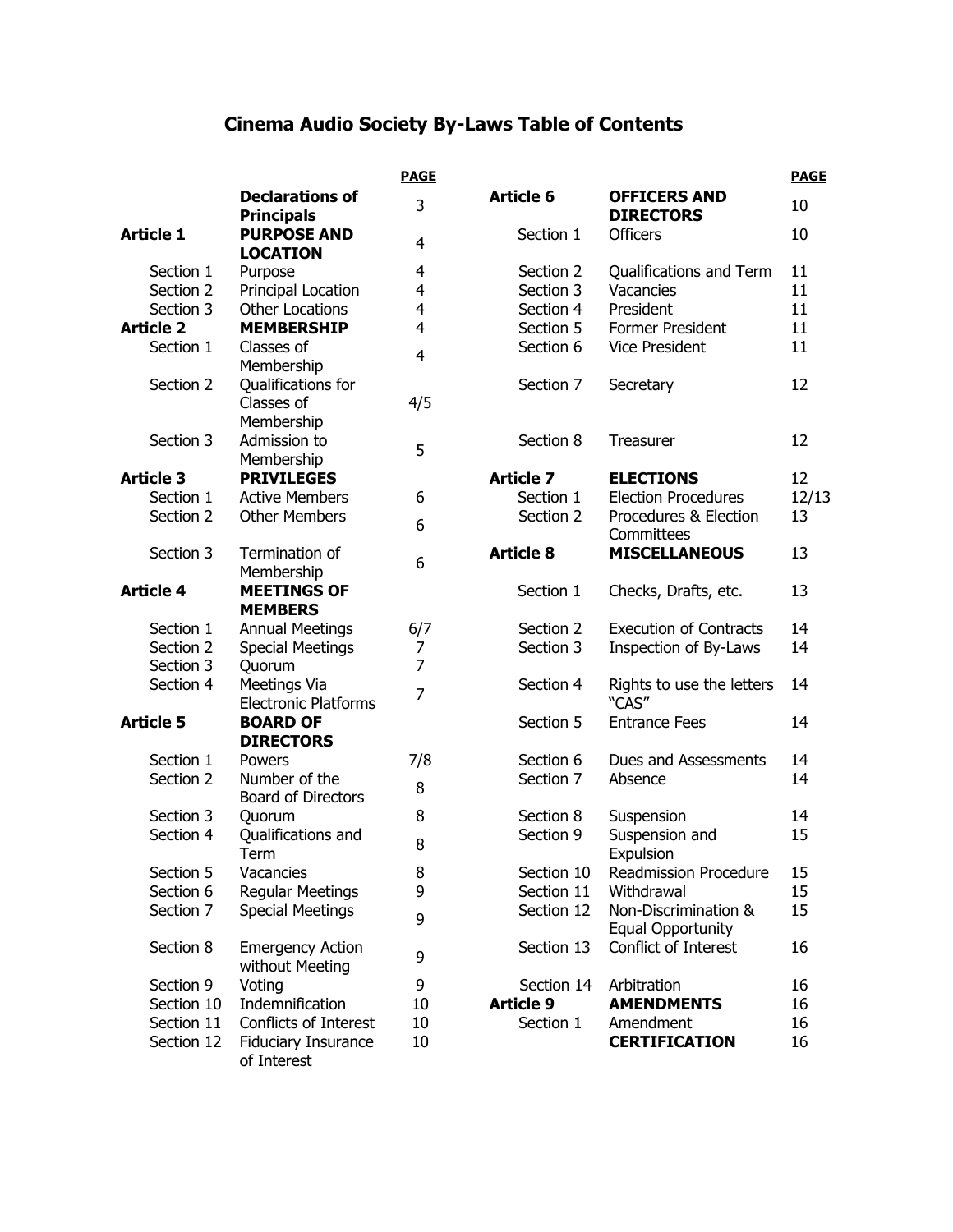

# **DECLARATION OF PRINCIPLES**

**DECLARATION 1.** To educate and inform the general public and the motion picture & television industry that effective cinematic sound is achieved by a creative, artistic, and technical blending of diverse sound elements.

**DECLARATION 2.** To provide the motion picture & television industry with a progressive society of master artisan specialized in the art of creative cinematic sound recording.

**DECLARATION 3.** To advance the specialized field of cinematic sound recording by exchange of ideas, methods, and information.

**DECLARATION 4.** To advance the art of auditory appreciation, and to philanthropically support those causes dedicated to the sense of hearing.

**DECLARATION 5.** To institute and maintain high standards of conduct and artisanship among our members.

**DECLARATION 6.** To aid the motion picture & television industry and derivative mediums in the selection and training of qualified personnel in the unique field of cinematic sound recording.

**DECLARATION 7.** To achieve for our members deserved recognition as major contributors to the field of motion picture & television industry and derivative mediums.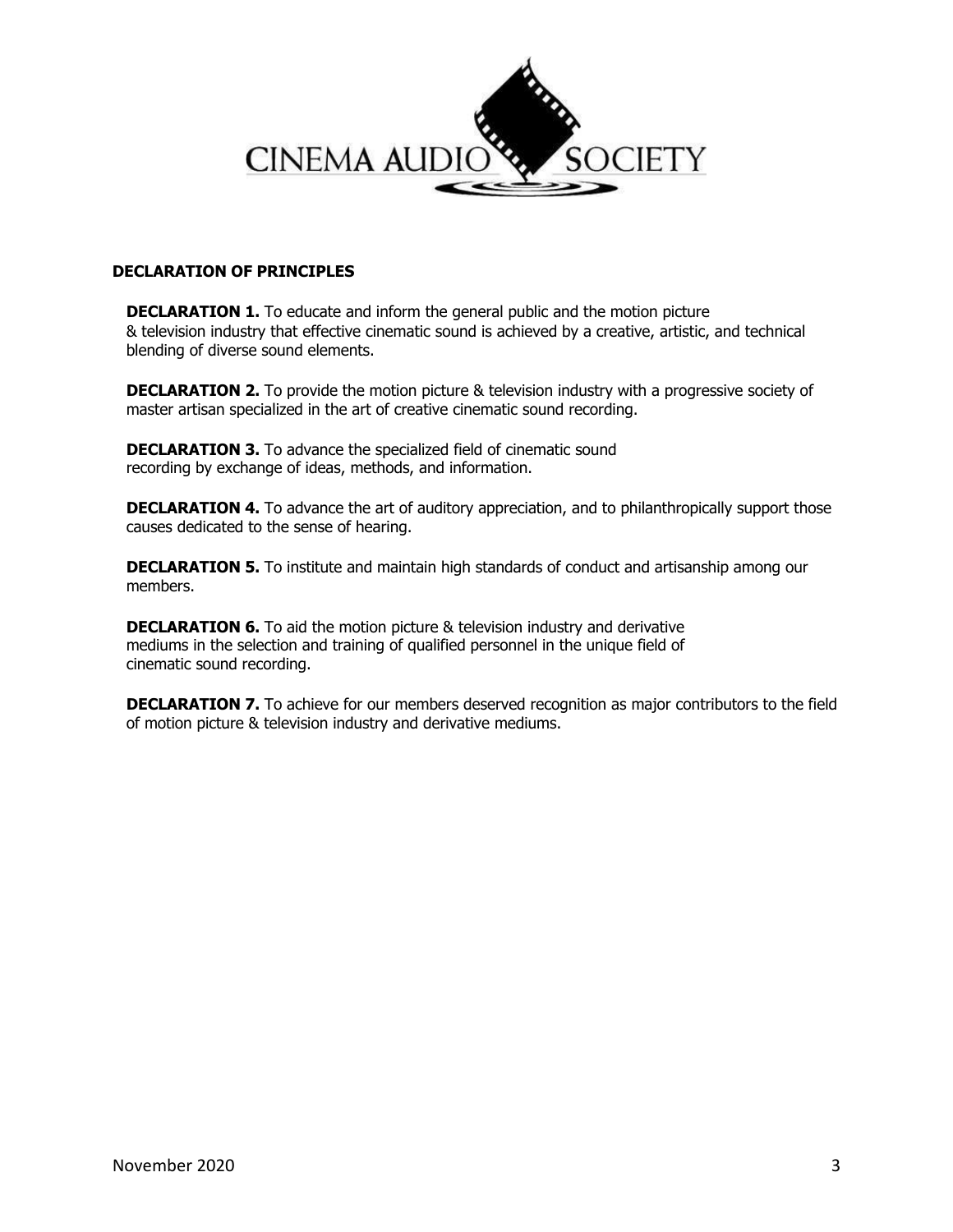

# **ARTICLE 1 Purpose and Location**

# **Article 1 Section 1. Purpose**

This corporation is organized for the purpose of advancing the art of Cinematic Sound.

# **Article 1 Section 2. Principle Location**

The Board of Directors of The Cinema Audio Society shall select a suitable place for the principal office of the Cinema Audio Society within the County of Los Angeles, State of California

# **Article 1 Section 3. Other Locations**

Branch or subordinate offices may at any time be established by the Board of Directors at any place, or places where the Corporation is qualified to do business.

# **ARTICLE 2. Membership**

# **Article 2 Section 1. Classes of Membership**

This Corporation shall have the following classes of Memberships and such other types and classes of memberships as may be created by a vote of Two-Thirds (2/3) of the Board of Directors.

- A. Active
- B. Associate
- C. Career Achievement
- D. Honorary
- E. Academic
- F. Retired

# **Article 2 Section 2. Qualifications for Classes of Members**

- A. **Active.** A Sound Mixer whose achievements are deemed sufficient to be recommended for membership in the Cinema Audio Society. Eligibility for this classification shall be determined solely by the guidelines in Article 2 Section 3.
- B. **Associate.** Any individual involved in cinematic sound, or a closely related field, while not qualifying for active membership may qualify for membership as an associate upon two-thirds (2/3) vote of the Board of Directors.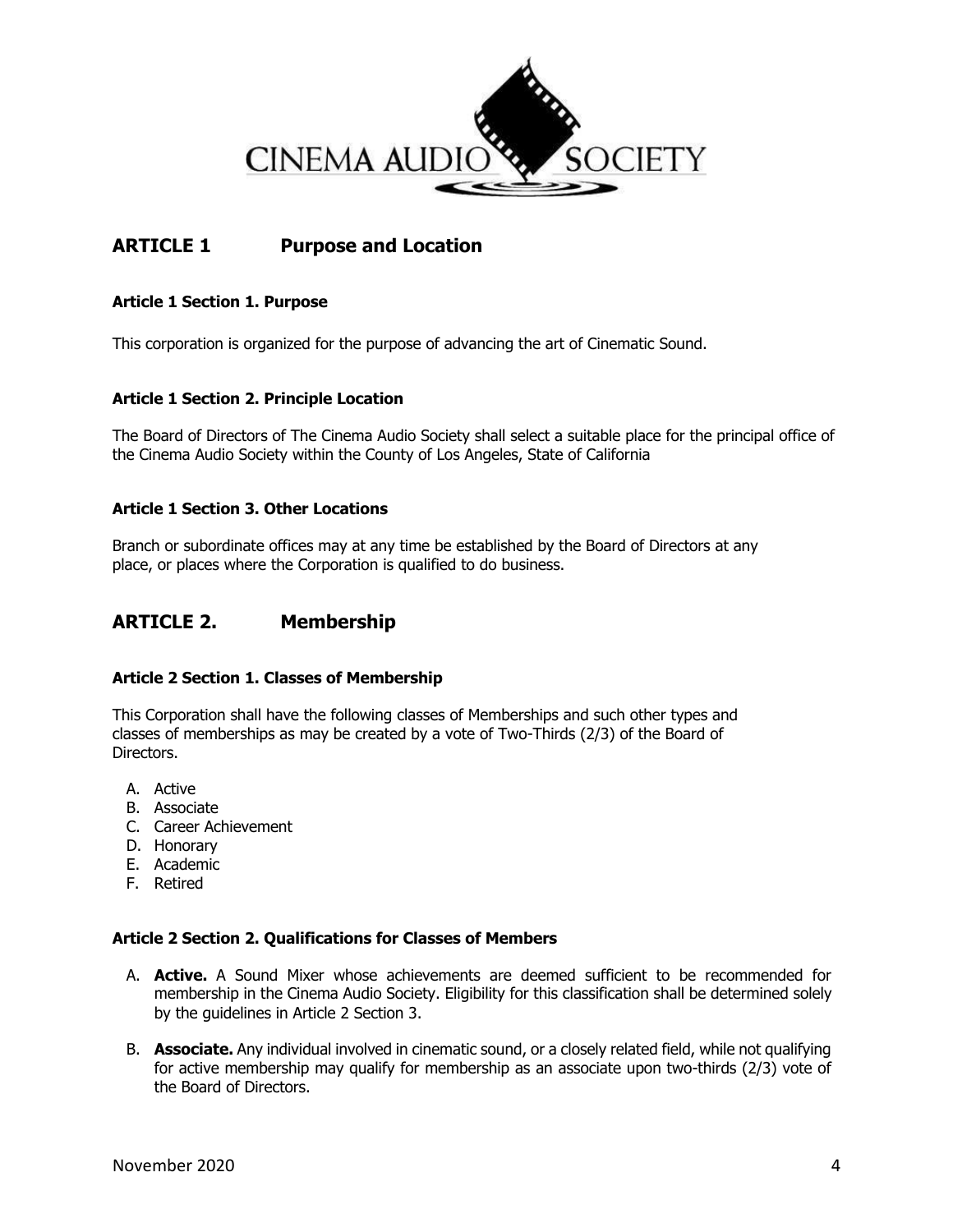

Associate members are entitled to the rights and privileges of an Active member and enjoy the social and academic activity of the Cinema Audio Society. However, an Associate member may not have the right to use the letters "CAS" after their name on Screen Credits, or in publicity of any kind, or the right to vote.

- C. **Career Achievement.** A person deemed worthy of such membership by the unanimous vote of the Board of Directors. A Career Achievement honoree shall be exempt from the initiation fees, dues, and assessments for life. Career Achievement honorees shall have the status of Active membership for life.
- D. **Honorary.** A person deemed worthy of such membership by the unanimous vote of the Board of Directors. An Honorary member shall be exempt from the initiation fees, dues, and assessments for life.
- E. **Academic.** An individual student, faculty, or school administrator actively enrolled or employed in a recognized educational program with an interest in the Art of Cinematic Sound. The application shall be accompanied by appropriate substantiated records. This application must be resubmitted annually for review to confirm the continuation of academic status.
- F. **Retired.** An Active member who ceases to be actively employed in the field of Cinematic Sound for reasons of retirement, transfer to other fields, or illness may, by a unanimous vote of the Board of Directors be granted, for services rendered to the Sound Profession, retired membership status. Such membership shall be exempt from initiation fees, dues and assessments so long as the recipient remains inactive as a Sound Mixer, but should such member again become actively employed in mixing, such fact to be determined by the Board of Directors, such member shall from that time resume paying current dues and assessments.

# **Article 2 Section 3. Admission to membership**

The following steps and procedure shall be taken for the admission to active membership in the Cinema Audio Society:

- A. In order to qualify for active membership, an applicant is required to have had a majority of work in each of five (5) years' experience as a sound mixer in motion pictures or television. The applicant must produce proof of said period of time, in the form of a list of confirmable credits. The applicant must have mixed the majority of each project listed in support of meeting the minimum requirements. The list shall be verified by the Board of Directors of the Cinema Audio Society. Upon their findings, the applicant shall pass or fail this requirement. The board has the right, by unanimous agreement, to accept applicants who may have unique qualifications.
- B. An applicant for Active membership must be sponsored by two (2) active members in good standing. Both sponsors of CAS membership applicants must write a signed comprehensive letter of recommendation on behalf of the applicant for consideration by the board, and both sponsors must sign the membership application form.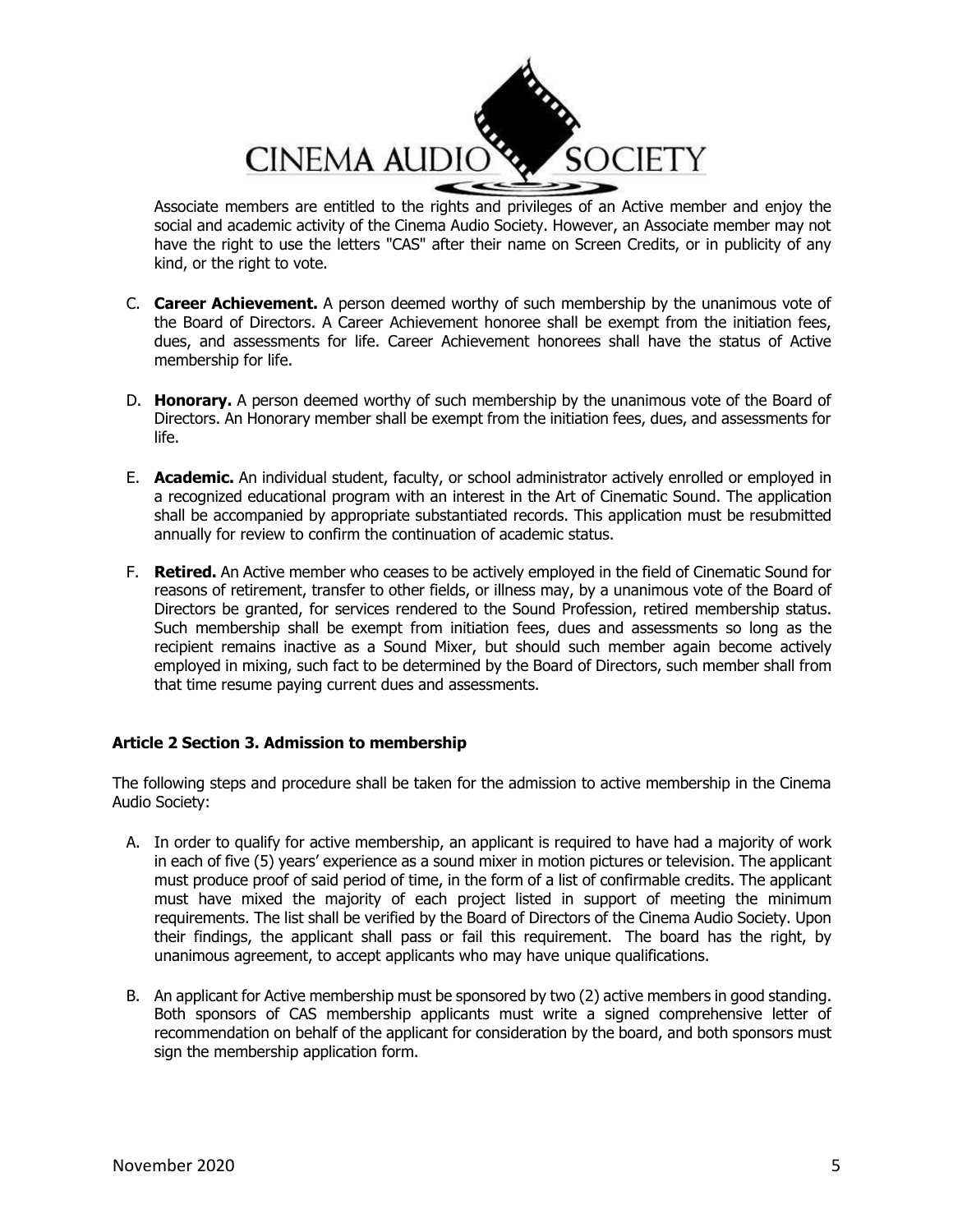

- C. Applications for membership shall be accepted by electronic submission on the CAS Website.
- D. Upon the recommendation of the applicant by a two-thirds (2/3) vote of the Board of Directors, the applicant will be required to make a payment in an amount equal to the initiation fee, current dues and assessments. The applicant's name shall be published on the CAS Website. If thirty (30) days after publication no written objections have been received, the applicant shall be accepted to membership.
- E. In the event that written objections are received, it shall be the sole discretion of the Board of Directors to pass upon such objections and, if found to be unsubstantiated or prejudiced, the applicant shall be accepted to membership.
- F. If an applicant is refused membership, any payment submitted by the applicant shall be refunded.
- G. All non-members that win a CAS Award will be considered for membership and upon acceptance of their application, the board may grant a complimentary year of membership for their winning year.

# **Article 3 Privileges**

# **Article 3 Section 1. Active members**

Only Active members **in good standing** shall have the right to put the letters "CAS" after their name onscreen credits. Only Active members **in good standing** shall have the right to vote upon the business of the corporation. Each Active member shall have one vote and neither cumulative voting nor proxy voting shall be allowed.

# **Article 3 Section 2. Other Members**

Associate, Honorary, Academic, and Retired Members may attend meetings and participate in and enjoy the social, educational, and academic activities of the corporation, but shall not have voting privileges.

# **Article 3 Section 3. Termination of Membership**

Membership in the corporation shall not be transferable and shall cease together with all rights and privileges therein upon the death, withdrawal or expulsion of such member. No refund of any dues, fees or assessments shall be made upon such cessation.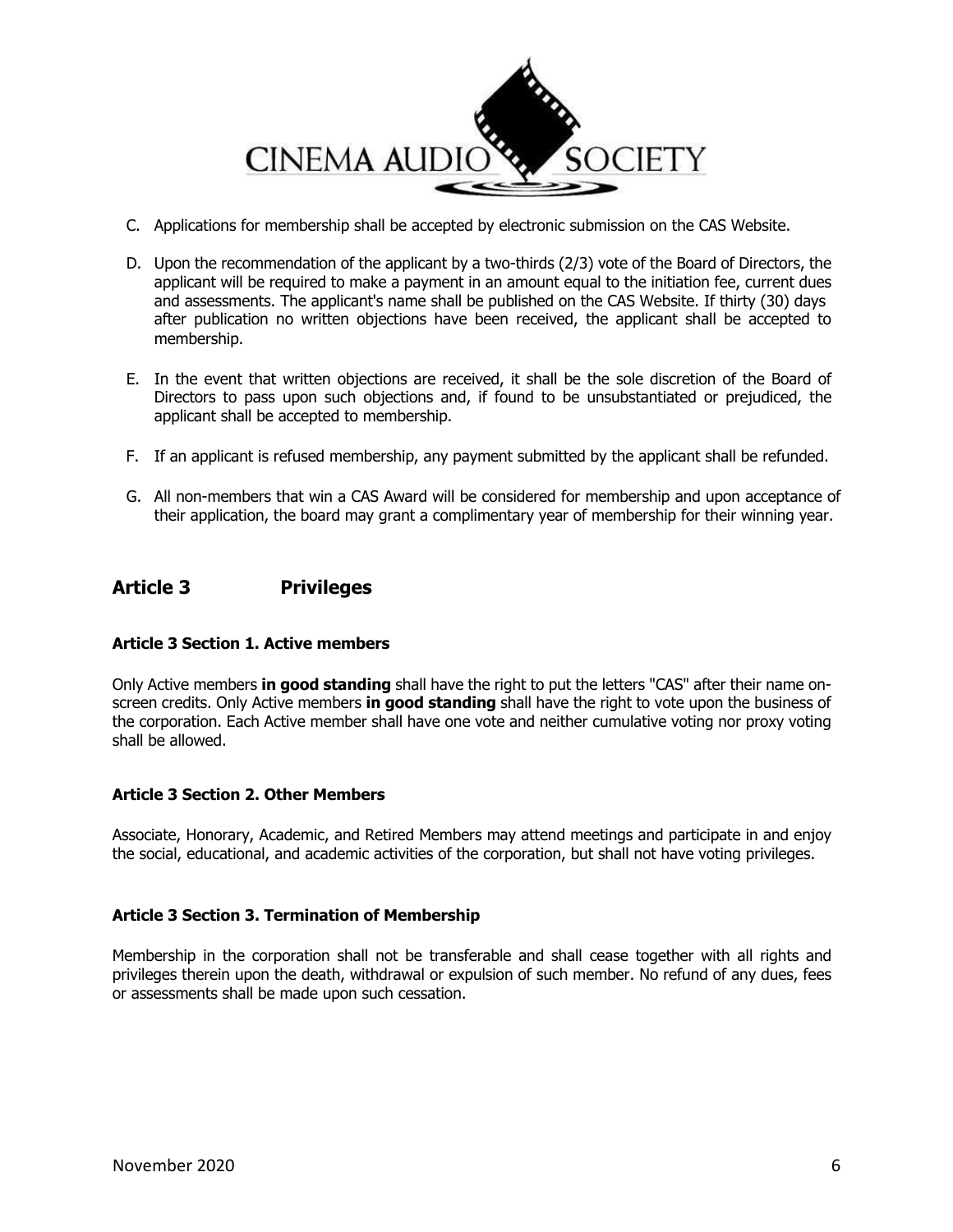

# **ARTICLE 4 Meetings of Members**

# **Article 4 Section 1. Annual Meetings**

The Annual Meeting of members shall be held during each calendar year. Written notice of each meeting shall be given to each member **in good standing** by mail, and/or other means of written communication,

addressed to such member at his address appearing on the books of the corporation, or address given by such member to the corporation for the purpose of notices. All such notices shall be sent to each member entitled thereto not less than ten (10) days before each meeting and shall specify the place, the day, and the hour of such meeting, and shall state such other matters, if any, as may be required by statute.

#### **Article 4 Section 2. Special Meetings**

Special meetings of the members for any purpose or purposes whatsoever may be called at any time by the President or by the majority of the Board of Directors. Notice of a special meeting shall be given as provided in section 1 above.

# **Article 4 Section 3. Quorum**

The presence in person of one-fifth (1/5) of the Active Members in good standing shall constitute a quorum for the transaction of business.

# **Article 4 Section 4. Meetings Via Electronic Platforms**

All meetings of the membership may be conducted either in person or conducted via electronic means. The Board shall in all instances decide whether to conduct the annual meeting in person or via electronic means. Provided, however, that in the event the Board decides to hold the meeting electronically, the electronic platform through which the meeting is facilitated shall allow all members to have the ability to access and participate in the deliberations and actions taken at such meeting(s) and that all members receive appropriate and timely electronic or other notice of the meeting with directions on how the member(s) may attend and participate in the meeting(s).

# **ARTICLE 5 Board of Directors**

#### **Article 5 Section 1. Powers**

Subject to limitations of the Articles of Incorporation, of the By-Laws, and of the California General Corporation Law as to action which shall be authorized or approved by the members, and subject to the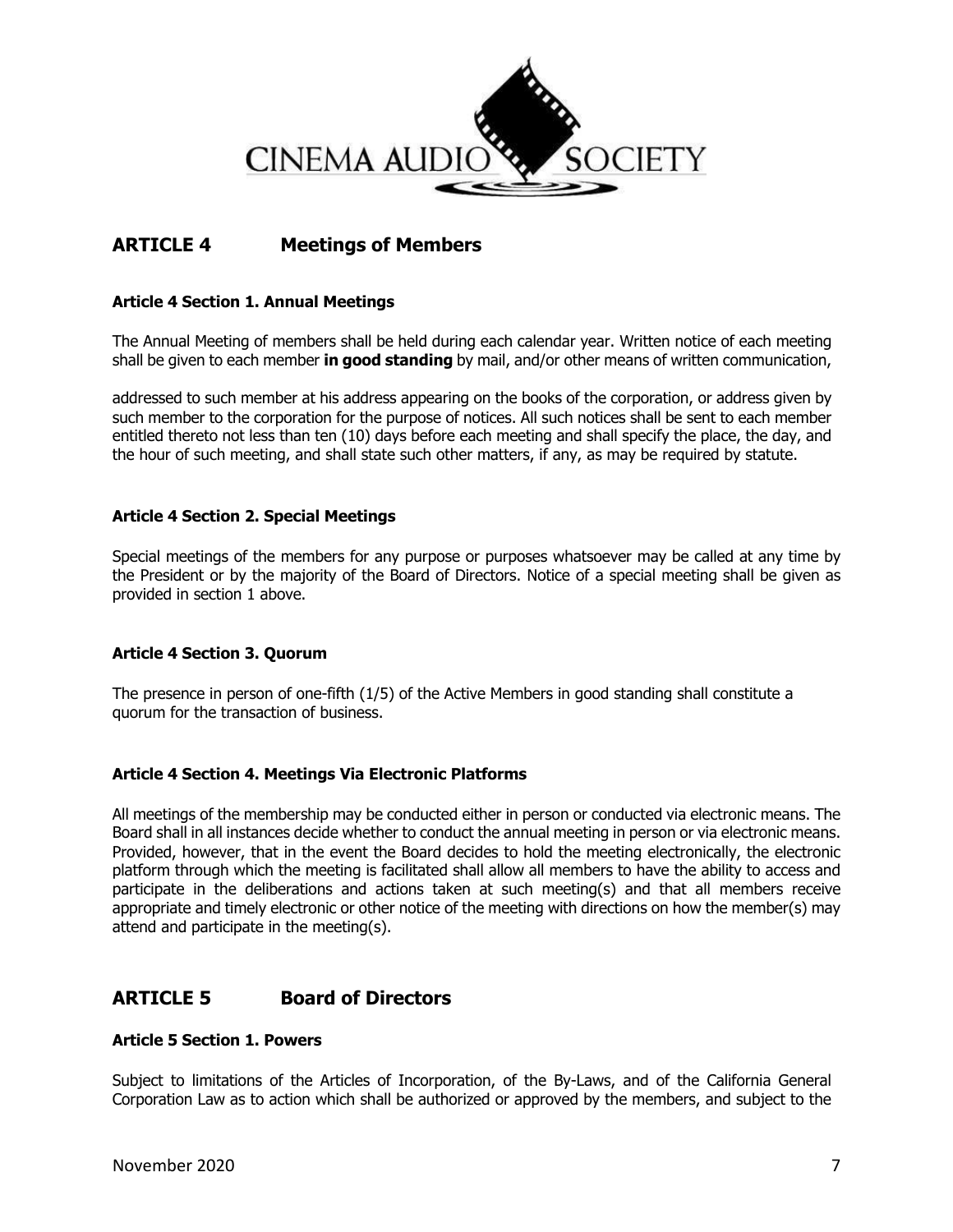

duties of the directors as prescribed by the By-Laws, all corporate powers shall be authorized or exercised by or under the authority of, and the business and affairs of the Corporation shall be controlled by the Board of Directors. Without prejudice to such general powers, but subject to the same limitations, it is hereby expressly declared that the Directors shall have the following powers, to wit:

- A. To conduct, manage and control the affairs and business of the Corporation and to make such rules and regulations therefore not inconsistent with law, or with the articles of incorporation or by the By-Laws, as they may deem best.
- B. To change the principal office for the transaction of the business of the Corporation from one location to another; to fix and locate from time to time one or more subsidiary offices of the Corporation within or without the state of California; to designate any place within or without the

state of California for the holding of any member meeting; and to adopt, make and use a corporate seal.

C. To borrow money and incur indebtedness for the purpose of the Corporation, and to cause to be executed and delivered therefor, in the corporate name, promissory notes, bonds, debentures, deeds of trust, mortgages, pledges, hypothecations or other evidences of debt and securities therefore.

# **Article 5 Section 2. Number of the Board of Directors**

The authorized number of directors of the corporation shall be **fifteen (15) active members in good standing,** excluding the four officers specified in Article 6 Section 1. Eight (8) of these fifteen directors shall be principally employed within **Post-Production.** Seven (7) of these **fifteen** directors shall be principally employed as Production Mixers. This by-law shall not be amended or deleted by less than twothirds (2/3) of the voting membership.

# **Article 5 Section 3. Quorum**

A majority of the authorized number of Directors 8 [eight], and 2 [two] Officers, shall be necessary to constitute a quorum for the transaction of business. In the event that there are more than 2 officers present, those additional executive officers can be counted to achieve quorum. Every act or decision done or made by a majority of the Directors present at a meeting duly held at which a quorum is present shall be regarded as the act of the Board of Directors, except in those cases where the By-Laws specify a vote of more than a majority of the board, and in such cases, such vote shall be required.

#### **Article 5 Section 4. Qualifications and Term**

Directors shall be elected from among the active members in good standing to serve until their successors are elected. Directors shall be elected for a term of two (2) years, eight (8) shall be elected in evennumbered years, and seven (7) shall be elected in odd-numbered years. Directors have a two-term consecutive limit of service (excluding officers). Directors must then take one year off before being allowed to run for a Director seat again.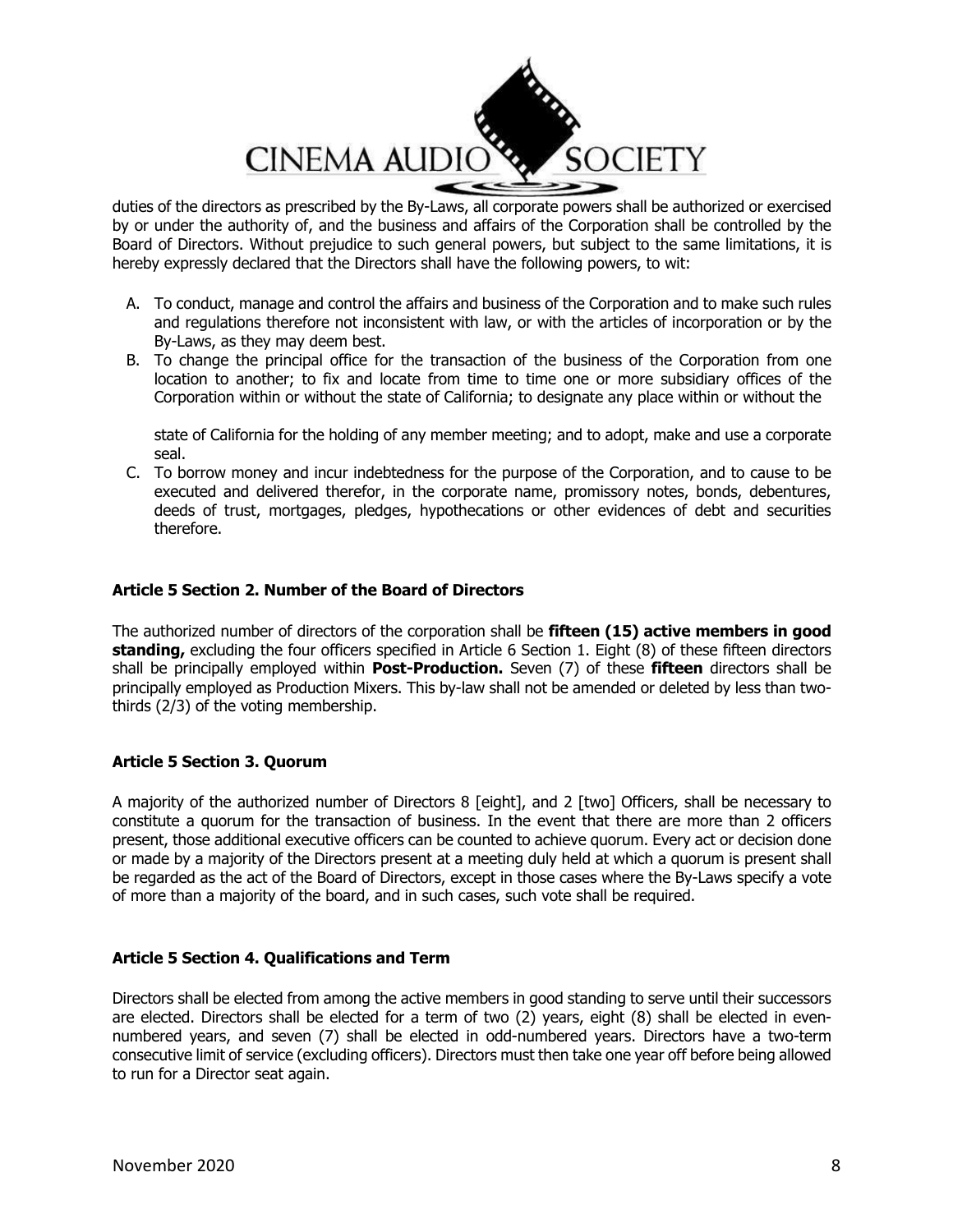

In the event that an elected official is unable to complete their term, time served by a newly appointed member to complete said team will not be counted against the term limits of the newly appointed member. This policy extends to all positions which contain term limits.

# **Article 5 Section 5. Vacancies**

A vacancy or vacancies in the Board of Directors shall be deemed to exist in case of the death, resignation, or removal of any director. Vacancies in the Board of Directors shall be filled from, and in the order of, the voting tally of the most recent Board of Directors elections in the appropriate categories.

# **Article 5 Section 6. Regular Meetings**

Regular meetings of the Board of Directors shall be held monthly. Notice of regular meetings shall be given to each director in writing no less than seven (7) days prior to such meeting. All meetings of the Board of Directors, whether regular or special, may be conducted either in person or conducted via electronic means. The Board shall in all instances decide whether to conduct the annual meeting in person or via electronic means. Provided, however, that in the event the Board decides to hold the meeting electronically, the electronic platform through which the meeting is facilitated shall allow all Directors to have the ability to access and participate in the deliberations and actions taken at such meeting(s) and that all Directors receive appropriate and timely electronic or other notice of the meeting with directions on how the Director(s) may attend and participate in the meeting(s).

# **Article 5 Section 7. Special Meetings**

Special meetings of the Board of Directors shall be held as ordered or directed by the President or three [3] Directors or upon written demand of 10% of the members in Good standing of the Cinema Audio Society. A demand for a Directors meeting by the members shall state the purpose for which the meeting is called. Notice of special meetings shall be given as provided in Article 4 Section 2.

# **Article 5 Section 8. Emergency Action without Meeting**

The Board of Directors may take action on a proposal without a Board of Directors meeting under the following conditions: Notice of the action shall be sent to all Directors via any electronic platform through which the Directors can securely, effectively, and timely receive and reply to such notice (e.g., electronic mail, Basecamp, etc.) and approved by a majority of the Board of Directors in response to such notice shall be deemed an adoption of the requested action, motion, etc. All such emergency actions shall be ratified at the next regular meeting of the Board of Directors.

#### **Article 5 Section 9. Voting**

Each Director and Officer present, except President or acting President, shall have one vote on all questions at all meetings of the Board of Directors, but may not vote by proxy.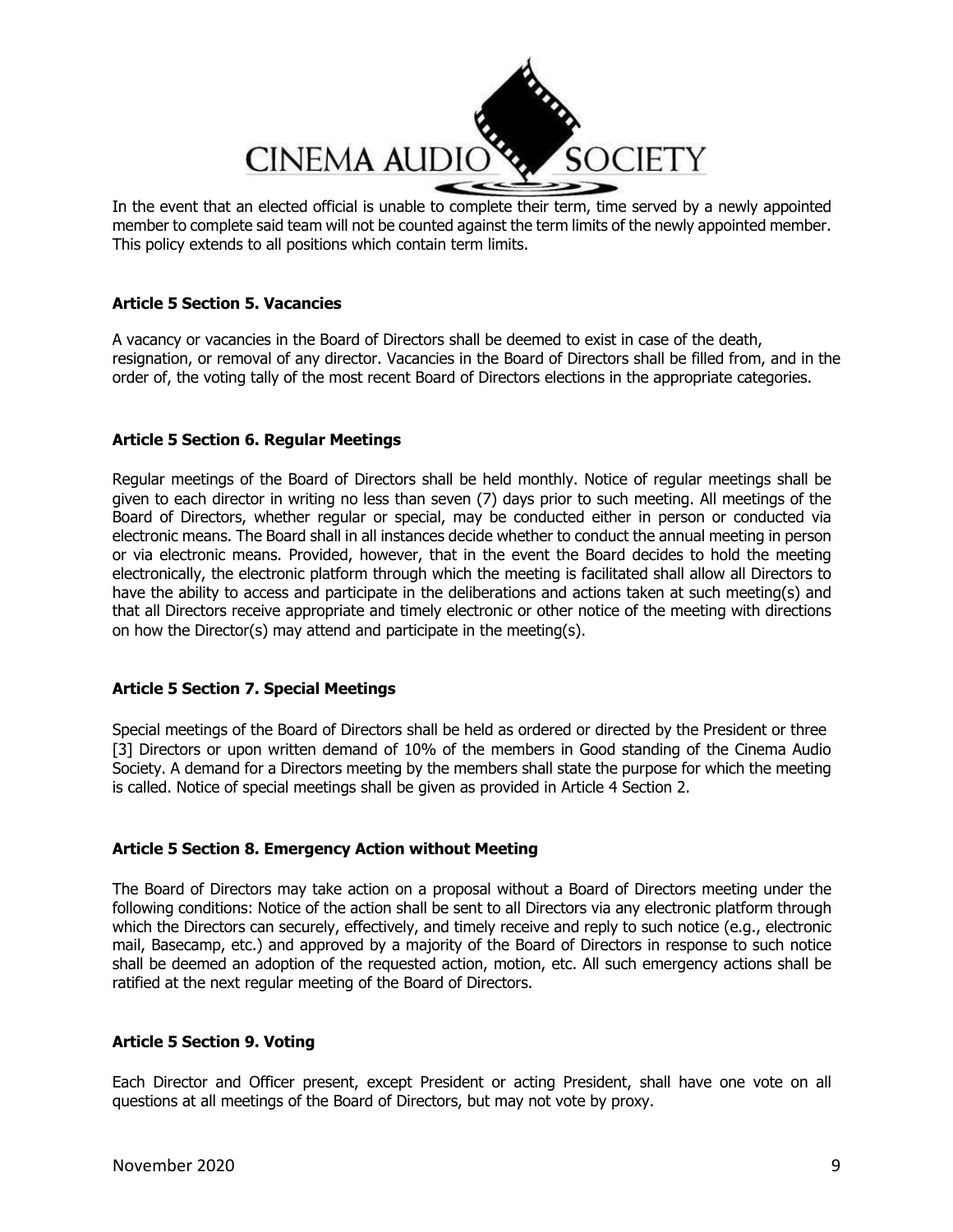

# **Article 5 Section 10. Indemnification**

The Board of Directors shall authorize the corporation to pay expenses incurred by or to satisfy a judgment or fine rendered or levied against a present or former Director, Officer or Employee of the Corporation in an action brought by a third party against such person (whether or not the Corporation is joined as a party defendant) to impose a liability or penalty on such person for an act alleged to have been committed by such person while a Director, Officer or Employee of the Corporation or by both, provided, the Board of Directors determine in good faith that such Director, Officer or Employee was acting with good faith within what he or she reasonably believed to be the scope or express authorization of his or her office or authority and that the action at issue was taken for a purpose which he or she reasonably believed to be

in the best interests of the Corporation or its members and not for the personal benefit of the Director, Officer or Employee.

Payments authorized hereunder include amounts paid and expenses incurred in settling any such action or threatened action, but this section shall not apply to any action instituted or maintained in the right of the Corporation by a member of the Corporation.

#### **Article 5 Section 11. Conflicts of Interest**

All Directors, Officers and Employees of the Corporation shall read and acknowledge receipt of the Corporation's "Policy Governing Conflicts Of Interest" (the "Policy") and they shall at all times abide by and comply with the Policy when acting in their capacity as agents of the Corporation.

#### **Article 5 Section 12. Fiduciary Insurance**

The Board of Directors and Officers of the Corporation shall, at all times, be covered by a policy of fiduciary insurance in an amount appropriate for the finances of the Corporation. The Corporation shall be financially responsible for the premiums, except where and if the insurer requires the Officer or Director to obtain an additional rider for personal coverage.

# **ARTICLE 6 Officers and Directors**

#### **Article 6 Section 1. Officers**

The Officers of the Corporation shall be a President, a Vice President, a Secretary, and a Treasurer, and such other Officers as the Board of Directors from time to time may deem necessary.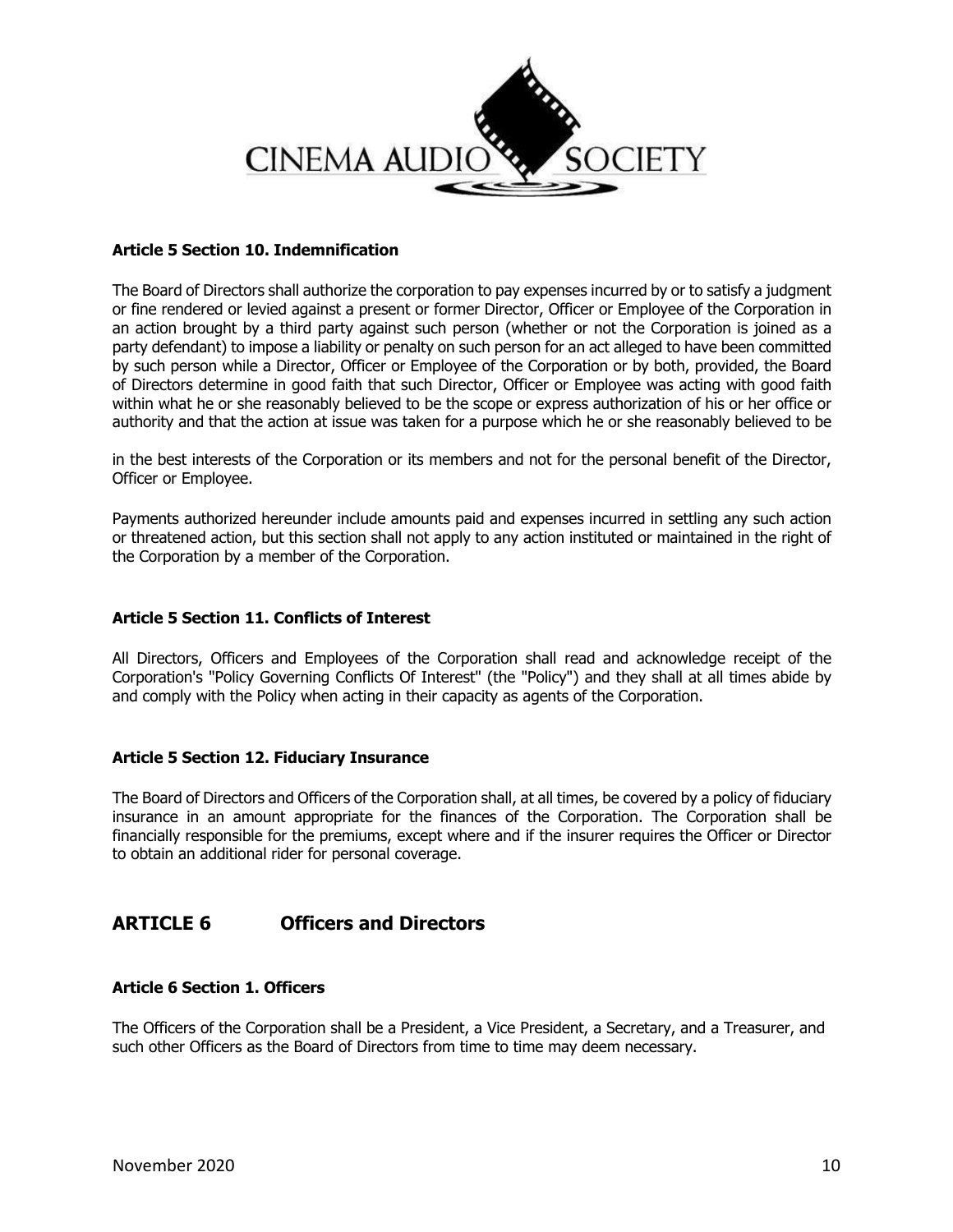

# **Article 6 Section 2. Qualifications and Term**

The Officers of the Corporation shall be elected from among active members in good standing who have served as Officers or Directors. Officers shall be elected for a term of two [2] years. The President and Treasurer shall be elected in odd-numbered years. The Vice-President and Secretary shall be elected in even-numbered years.

# **Article 6 Section 3. Vacancies**

A vacancy in any office because of death, resignation, removal, disqualification or any other cause shall be filled by a majority vote of the members of the Board of Directors present at any meeting of the Board at which a quorum is present. The Board of Directors shall have the power to remove an Officer during his elected term.

#### **Article 6 Section 4. President**

The President shall be the Chief Executive Officer of the Corporation and shall, subject to the control of the Board of Directors, have general supervision, direction and control of the business and Officers of the Corporation. He shall preside at all meetings of the members and the Board of Directors, he shall be an ex-officio member of all standing committees, including the executive committee, if any, and management usually vested in the office of President of a corporation.

No member shall occupy the office of President for a period in excess of two (2) terms.

#### **Article 6 Section 5. Former President**

Former presidents of the Cinema Audio Society shall have one year of active voting rights on the board immediately after their term as President has ended. All current and former CAS Presidents shall be granted Active membership in perpetuity without dues.

#### **Article 6 Section 6. Vice President**

In the absence or disability of the President, the Vice President shall perform the duties of the President and when so acting shall have all the powers of, and shall be subject to all the restrictions upon, the President.

No member shall occupy the office of Vice-President for a period in excess of two (2) terms.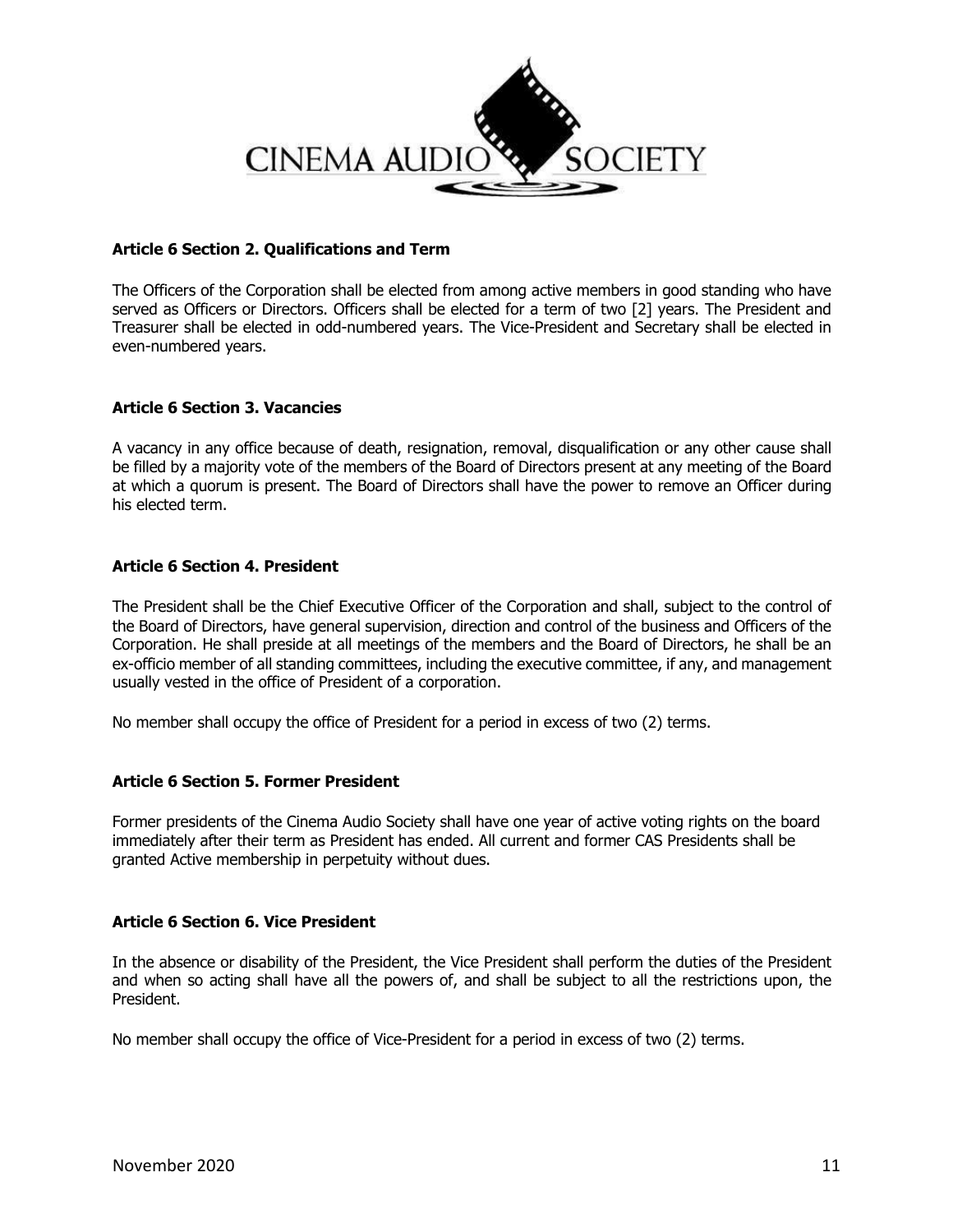

# **Article 6 Section 7. Secretary**

The Secretary shall keep, or cause to be kept, an archive of minutes with the time and place of holding whether regular or special, and if special, how authorized, the names of those present at directors meetings, and the proceedings thereof. The Secretary shall be responsible for the distribution of minutes of the meetings to the members of the Board of Directors not less than seven [7] days prior to the following meeting.

The Secretary shall give, or cause to be given, notice of all the meetings to the members and the Board of Directors required by the By-Laws or by law to be given, and shall keep the seal of the Corporation in safe custody, and shall have such other powers and perform such other duties as may be prescribed by the Board of Directors or the By-Laws.

The Secretary shall keep, or cause to be kept a record of membership, listing the name and address of each member, and if such membership has been terminated, such fact and date of termination shall be recorded in such a book.

The office of Secretary has no term limits.

# **Article 6 Section 8. Treasurer**

The Treasurer shall keep and maintain or cause to be kept and maintained, adequate and correct accounts of the properties and business transactions of the Corporation, including accounts of its assets, liabilities, receipts, disbursements, profits, losses, capital, and surplus. The books of account shall at all reasonable times be open to inspection by any Director. The Treasurer shall present an annual proposed operations budget at the regular April Board of Directors meeting.

The Treasurer shall deposit all monies and other valuables in the name and to the credit of the Corporation with such depositories as may be designated by the Board of Directors. The Treasurer may designate a representative in their stead to fulfill this obligation. They shall disburse the funds of the Corporation as may be ordered by the Board of Directors, shall render to the President and Directors an account of all of their transactions as Treasurer, and of the financial condition of the Corporation, and shall have such other powers and perform such other duties as may be prescribed by the Board of Directors, or the By-Laws. The office of Treasurer has no term limits.

# **ARTICLE 7 Elections**

# **Article 7 Section 1 Election Procedures**

All elections of Officers and members of the Board of Directors, the voting shall be by secret ballot. The Officers and the Board of Directors shall solicit names for nomination to the Board of Directors from the active members, by mail if necessary, and solicit names for Officers, drawing from the Board of Directors. Ballots shall be sent to all active members in good standing, directed to their last known address as shown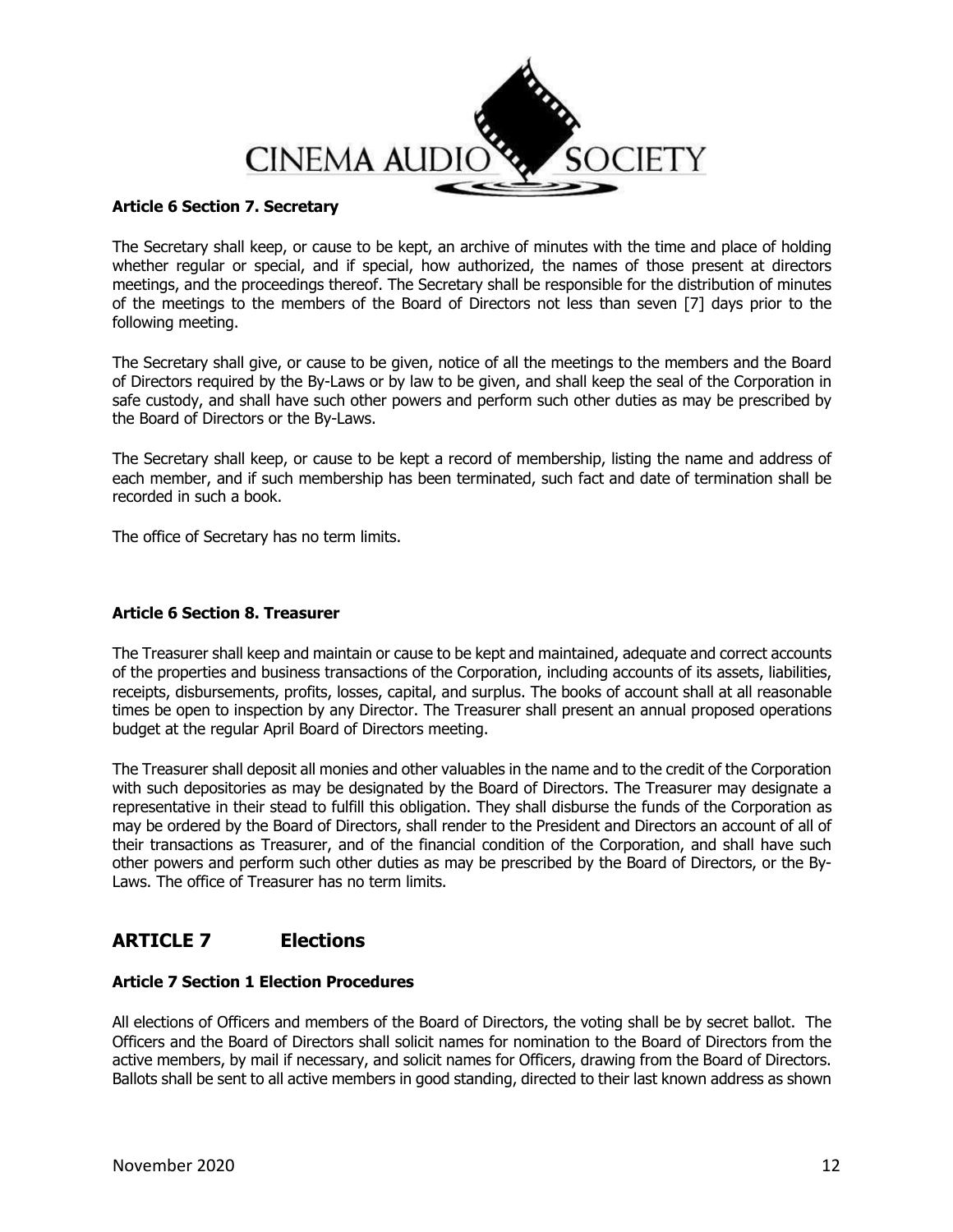

in the membership records. The ballot shall contain the names of the nominees, and any recommendations by the Officers and the Board of Directors for the offices and the open board seats.

The nominee receiving the largest number of votes for President shall be elected to the office of President. The nominee receiving the largest number of votes for Vice President shall be elected to the office of Vice President. The nominee receiving the largest number of votes for Secretary shall be elected to the office of Secretary. The nominee receiving the largest number of votes for Treasurer shall be elected to the office of Treasurer.

The five [5] or six [6] nominees receiving the largest number of votes shall be elected to the Board of Directors. Should one (1) or more of the remaining Directors with unexpired terms be elected as an Officer, the vacancy for such unexpired term shall be filled according to Article 5 Section 5. The replacement member of the Board of Directors term shall be limited to that of the Director that the member is replacing.

# **Article 7 Section 2 Procedures & Election Committee**

Nominees shall be identified in their respective categories, either Production or Post-Production. The ballots shall be tabulated by an independent accounting, legal, or business organization. An Election Committee composed of a designated member(s) in good standing of the Board of Directors shall be required to receive the results as a representative of the Cinema Audio Society for acceptance by the board. A plurality shall be sufficient to decide the election. The Election Committee may include nonboard CAS member(s) in good standing. The Election Committee shall be autonomous and shall have the authority, subject to cost approval by the Board of Directors, to retain a third-party election provider to assist with the conducting of the election. All elections shall – unless otherwise determined by the Election Committee and for extraordinary reasons only  $-$  be conducted via an electronic balloting system which shall allow the participation of all members in good standing. Provided, further, that the Election Committee shall have the authority to issue and enforce such reasonable rules as are necessary for the conducting of a full and fair election. The members of the Election Committee shall not be candidates themselves and shall remain strict neutrality in any such election.

# **ARTICLE 8 Miscellaneous**

#### **Article 8 Section 1. Checks, Drafts, etc.**

All checks, drafts, or other orders for payment of money, notes or other evidences of indebtedness, issued in the name of or payable to the Corporation, shall be signed or endorsed by such Officers of the Corporation who, from time to time, shall be determined by resolution of the Board of Directors. Only those Officers or Employees expressly authorized by the Board of Directors shall have the ability to expend the funds of the Corporation.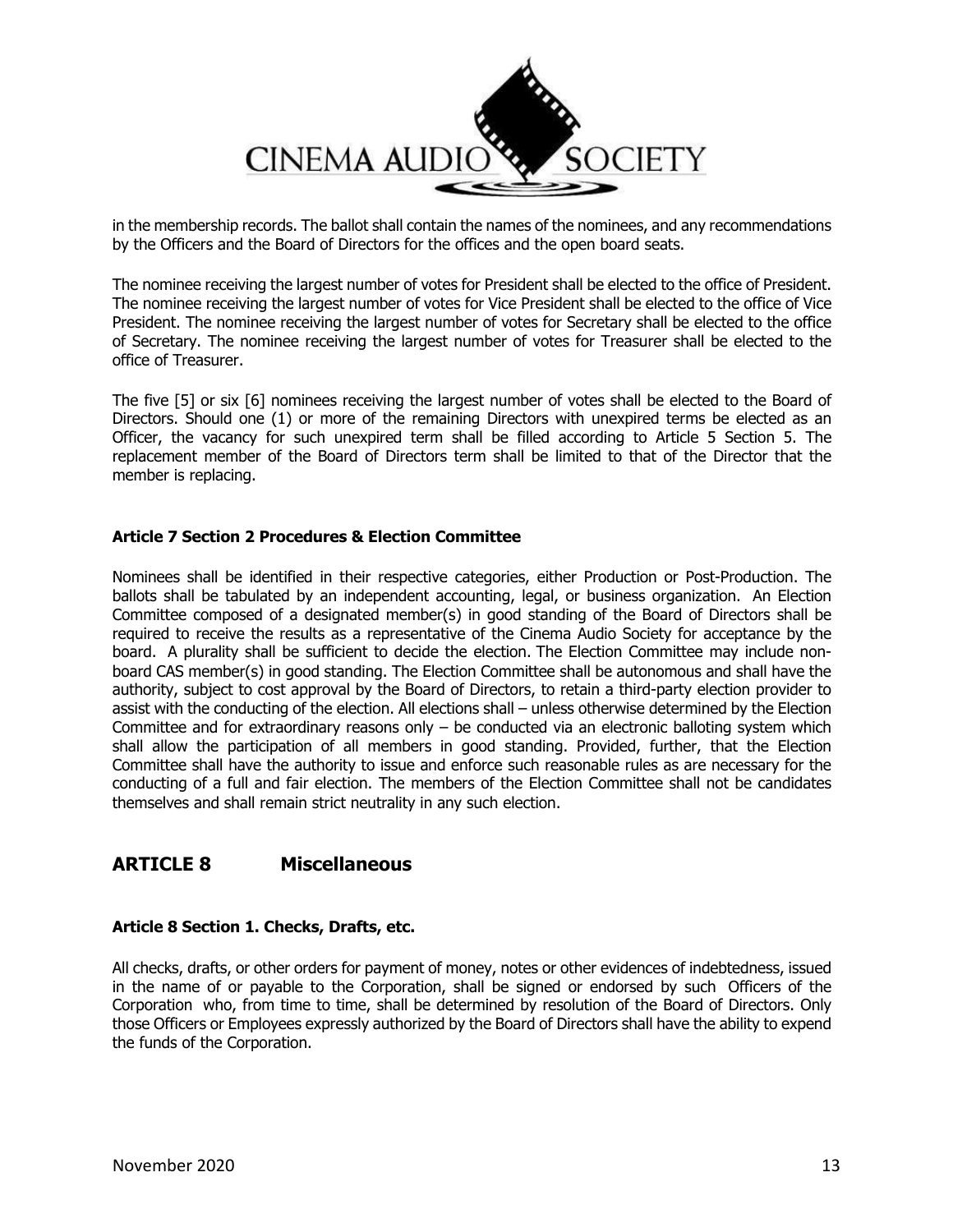

# **Article 8 Section 2. Execution of Contracts**

The Board of Directors, except as provided, in the By-Laws, may authorize any Officer, agent or agents, to enter into any contract or execute any instrument in the name of, and on behalf of, the Corporation, and such authority must be expressly authorized, via the appropriate and recorded Board action, by the Board of Directors. No Officer, agent or employee shall have the power or authority to bind the Corporation by any contract or engagement or to pledge its credit to render it liable for any purpose or to any amount.

# **Article 8 Section 3. Inspection of By-Laws**

The Corporation shall keep a copy for the transaction of business, the original or a copy of the By-Laws as amended to date, certified by the Secretary, which shall be open to inspection by the members at all reasonable times during office hours.

# **Article 8 Section 4. Right to use the letters "CAS"**

Only Active members in Good Standing, Retired, Honorary, and Career Achievement members shall have the right to place or cause to be placed, the letters "CAS" after their names on-screen credits, or in publicity of any kind.

# **Article 8 Section 5. Entrance Fees**

Persons accepted for membership shall pay such entrance fees as shall be determined by the Board of Directors.

# **Article 8 Section 6. Dues and Assessments**

Every member of this Corporation shall pay such dues and assessments as shall be determined by the Board of Directors, and dues and assessments current at the date of application.

#### **Article 8 Section 7. Absence**

If a member of the Board of Directors shall be absent from three (3) consecutive meetings of the Board without good and sufficient reason, he or she may be removed from office by a vote of two-thirds (2/3) of the Board of Directors.

# **Article 8 Section 8. Suspension**

All dues and/or assessments are due and payable on the first day of January. If said dues and/or assessments are unpaid on the first day of April, the member or members in arrears are to be considered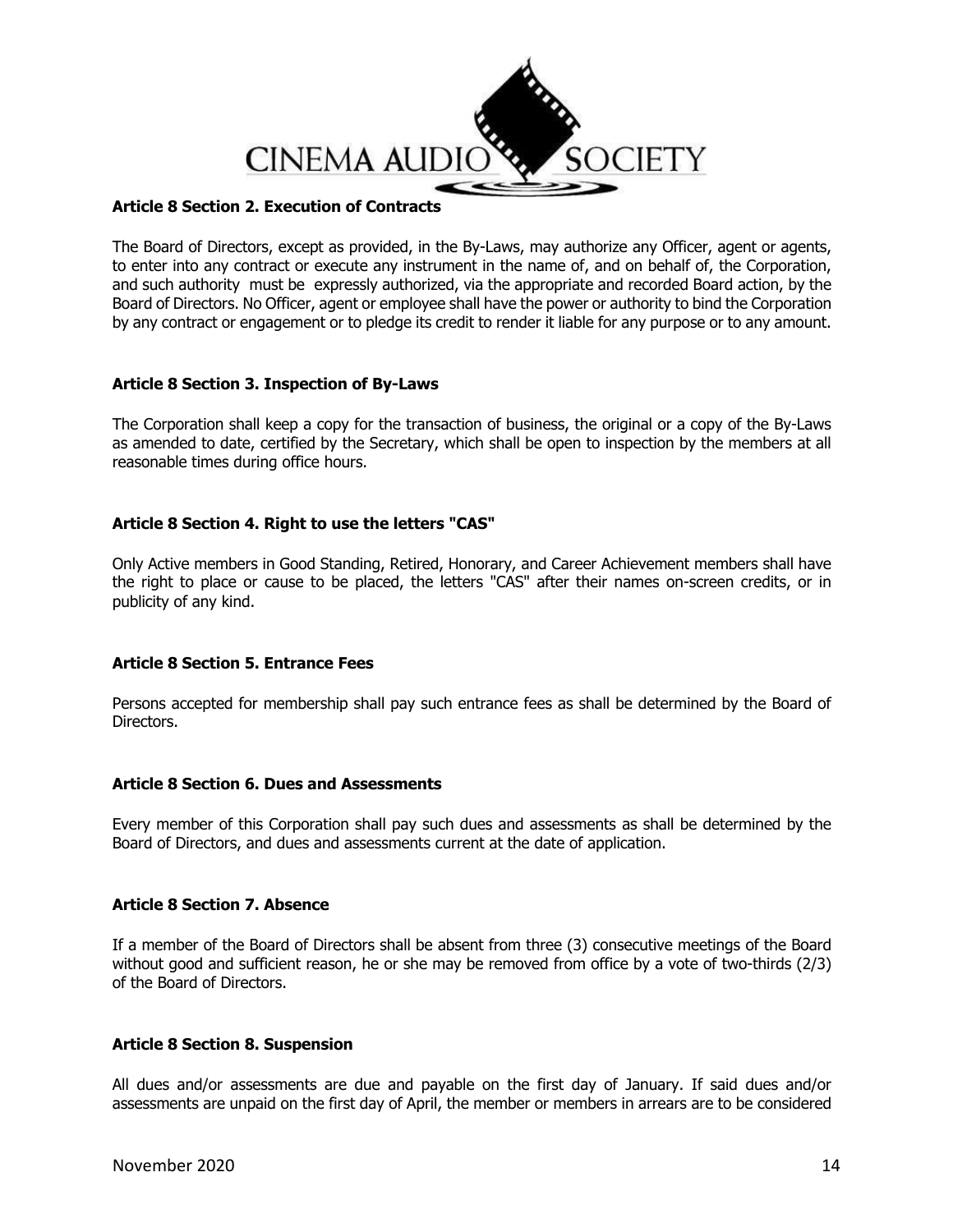

delinquent and not in good standing. Said delinquent member or members shall be notified by registered letter that by reason thereof, they are suspended from membership and have forfeited all rights and privileges pertaining to their membership. However, under extraordinary circumstances, the Board may withhold such suspension.

# **Article 8 Section 9. Suspension and Expulsion**

Any member of the Corporation may be suspended for cause by two-thirds (2/3) vote of the Board of Directors or expelled for cause by a unanimous vote of the Board of Directors. Before any disciplinary action shall be taken, written charges must be filed with the Secretary against the affected member. Written notice of the charges and the time and place of the hearing thereon must be sent by registered mail to the affected member at least ten (10) days before the date of such hearing. At any such hearing the affected member shall be given an opportunity to be heard and to present evidence in answer to such charges. Written notice of suspension or expulsion shall be sent to the affected member by registered mail to his or her last known address.

# **Article 8 Section 10. Readmission Procedure**

Any member suspended or expelled from the Corporation may submit to the Board of Directors a written application to be readmitted, to be accompanied by a readmission fee in the amount equal to the sum of current dues, assessments, one-half (1/2) the delinquent dues and assessments accrued since the date of suspension or be charged the fee imposed upon a new member, whichever is the lesser amount. Readmission shall be at the sole discretion of the Board of Directors. If any such application is not approved, any readmission fee shall be promptly returned.

# **Article 8 Section 11 Withdrawal**

Any member in good standing, in any classification of membership, may withdraw from the Corporation by giving written notice thereof to the Board of Directors through the office of the Corporation. A member who thus withdraws shall not be readmitted to membership except through written reapplication addressed to the Board of Directors through the office of the Corporation. In such event, the Board shall be the sole judge as to whether or not the member shall be readmitted to membership and the sole judge of the amount of past dues required to be paid by the withdrawn member.

# **Article 8 Section 12. Non-Discrimination and Equal Opportunity**

The Cinema Audio Society's policy is to provide equal opportunity for all applicants, volunteers, and employees. The Cinema Audio Society does not and shall not discriminate on the basis of race, color, religion (creed), gender, gender expression, age, national origin (ancestry), disability, marital status, sexual orientation, or military status, in any of its activities, operations, or employment.